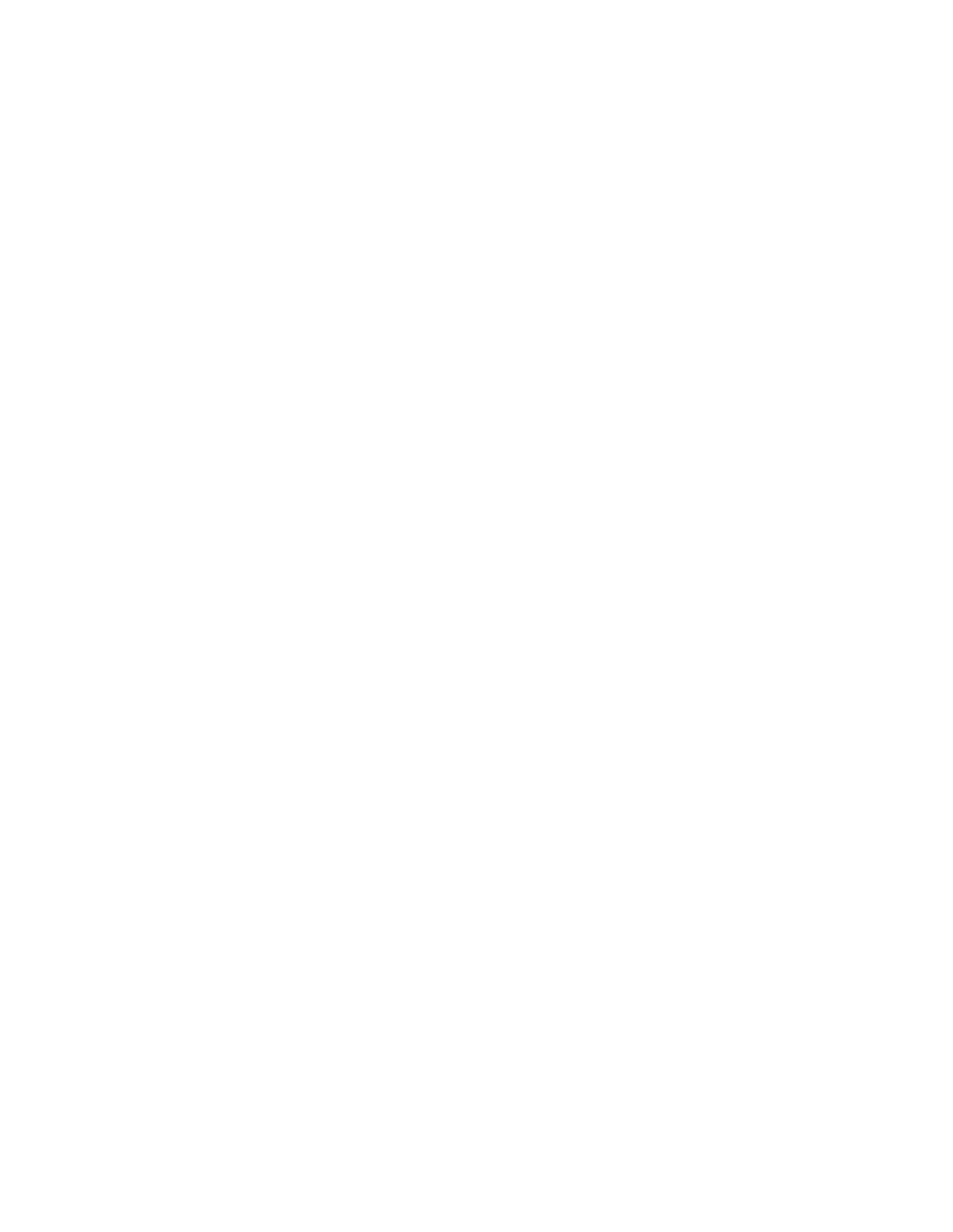# 2.1" UV Curable Inkjet Solution

The high resolution iM2 printer provides a versatile, cost-effective solution to meet the need for variable data printing on a range of coated and uncoated substrates. Capable of printing addresses, barcodes, 2D codes, QR codes, numbering, logos and graphics, the iM2 is suitable for mailing and addressing applications, as well as labels, tickets, security, plastic cards and business form applications.

The very small footprint and modular design of the iM2 means that it is easily and quickly integrated into mailing lines, webs and card lines. With all the printer electronics and ink delivery systems built into the Printhead assembly, it is designed for maximum uptime.

### One print solution, multiple applications

### NUMBERING

Sequential numbers can be printed almost anywhere on a sheet or form and can be positioned horizontally or vertically. The iM2's high speed capabilities and crisp printing allow for perfect numbering in applications such as ticketing, lottery tickets and much more. At speeds in excess of 1000 feet per minute the iM2 is more than qualified to produce high efficiency prints.

#### PHARMA

The high resolution iM2 printer provides a versatile, cost-effective solution to meet the need for variable data printing on a range of coated and uncoated substrates. Printing with UV curable inks, all marking is crystal clear, highly durable and permeant, ensuring that key codes are always presented perfectly every time, whether for aesthetic or regulatory reasons.



#### CARD PRINTING

The iM2, with its 2.1" print width, is optimized for printing cards utilizing its multiple drop capabilities to get the very best quality together with solid durability. The combination of sophisticated hardware and software allow the user to print barcodes from light to heavy, meeting all of today's changing requirements.



#### ADDRESSING

Reduced cost per mark, higher throughput and a wider variety of printable substrates give the IM2 print solutions a significant improvement over standard Thermal InkJet solutions in the Addressing marketplace. Matched with a proven I/O capability to control feeders, diverts, lamps and more, the iM2 is a solid performer.

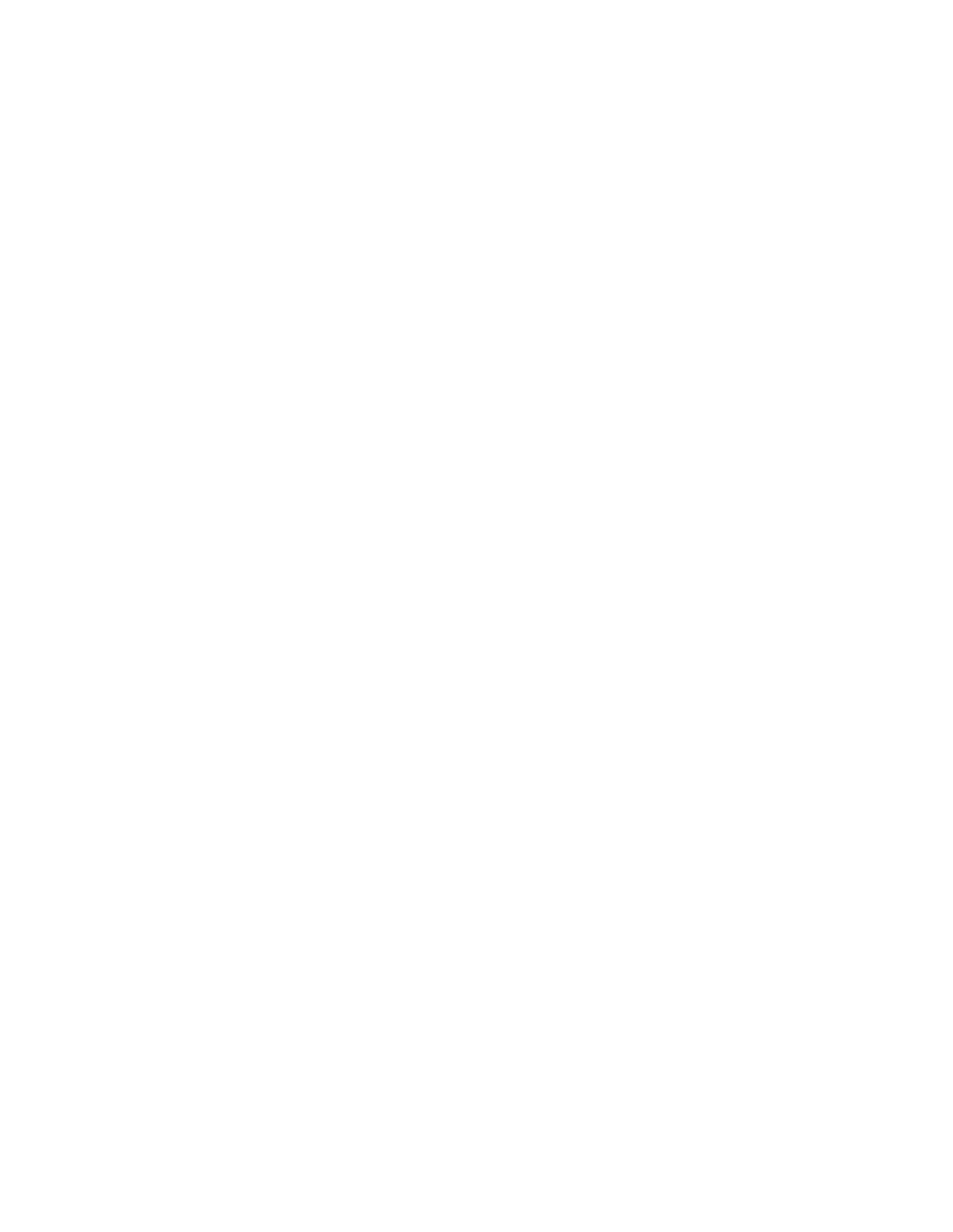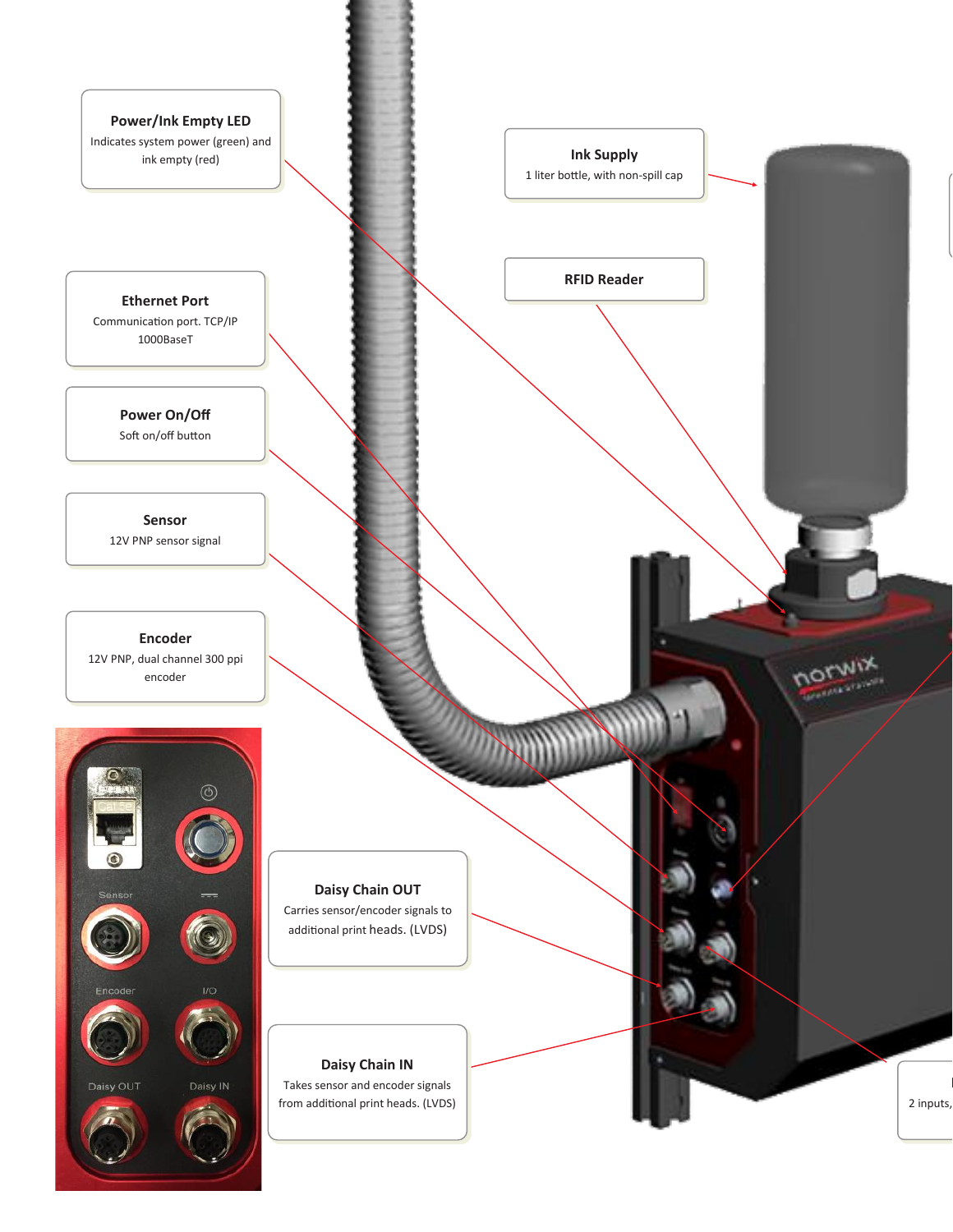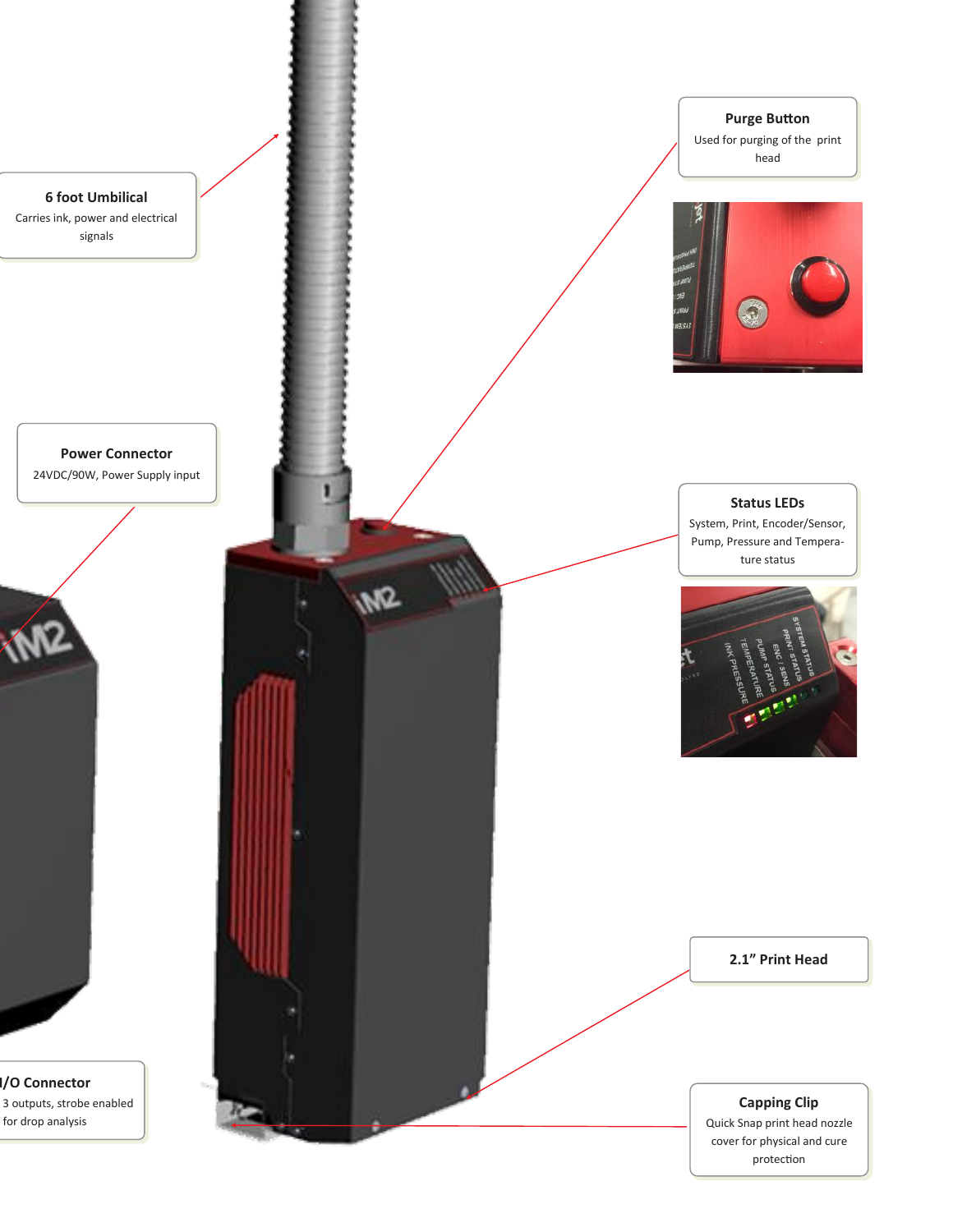## Groundbreaking Design

Simplicity is the key to the iM2 Design. From the Patented Ink Delivery system to the Electronics, Housing and interface connectors, the iM2 has been designed with ease of use in mind.

The iM2 uses a single pump and sensor to measure the ink pressure and to pump the ink directly from the supply to the print head as ink is being consumed while printing. Since there is no air reservoir for meniscus control there are no issues with ink flow, or flooding air sensors or valves (there are none).

With the head mounted directly to the manifold, the design greatly reduces the number of connections, tubes and failure points where leaks can occur.

The iM2 incorporates an integrated manifold heater that can preheat the ink before it reaches the head allowing the ink to flow better and operate much more reliably at higher speeds, resulting in less nozzle outs.



The head can be changed in the field without disassembling the ink delivery system and or any of the ink delivery connections. The system can be installed, primed and operational in less than 1 hour.

### Software that Delivers

The iM2 has multiple capabilities regarding software. It ships with a standard GUI based upon the proven Norwix software, or alternatively, it can be supplied with a set of tools to enable custom software development.

With the standard GUI, you can be up and running within minutes from design of the basic job template to hitting the Start button and being in production! Bring in databases and easily build a template that fully utilizes the power of dynamic text, bitmaps, counters and so much more. Insert Lot codes, expiry dates and any of over 100 different barcodes.

There are tens of thousands of solid high performing installations of this software installed globally, so there is never a fear of poorly developed software that doesn't have the flexibility and power you need. Proven over and over again to perform.

The software is a proven enterprise level solution that will help you monitor, manage and maximize your print stream. And what's more, its completely free with eternal updates!

| Inager Property            | Inager Value   |
|----------------------------|----------------|
| <b>B</b> 005               |                |
| Manfold Temp (dep C)       | $42^{\circ}$   |
| Head Terrip (deg C)        | 42             |
| El Encodor                 |                |
| Direction Tracking         | Off            |
| Channel A Input            |                |
| Channel B Input            |                |
| Encoder Speed Inches/sec)  |                |
| Finanzale Multalier        | ٠              |
| Encoder Reservole          | Off            |
| El Senate                  |                |
| Faird Reseat Limpth        | 14.0           |
| Sensor Delay Inches)       | 77             |
| Sensor Edge Select         | Leading Edge   |
| <b>Inguit Select</b>       | $\overline{c}$ |
| Sensor Polarity            | Normal.        |
| El Logging                 |                |
| Log Communications         |                |
| Log Verbose Communications |                |
| Log Emora                  | ٠              |
| Log Warrangs               | ï              |
|                            |                |
|                            |                |
|                            |                |
|                            |                |
|                            |                |
|                            |                |

| his time dynam has run<br>with 19<br><b>In #1.8</b><br><b>Galler, Michael</b><br>New Diff. Did Tall 1<br>Hamboy   See Dept   Felthings   AT has   Class   115 | <b>MAXIMUM</b><br>同と日の名<br>œ            | 29.70<br>$\overline{a}$                               | ■ 硬 + ■ P ( m ■ ) ( ≤ 0 P & ( w 0 0 m d ) ( m ■ |   |              |           |  |  |  |  |
|---------------------------------------------------------------------------------------------------------------------------------------------------------------|-----------------------------------------|-------------------------------------------------------|-------------------------------------------------|---|--------------|-----------|--|--|--|--|
| 37.77<br><b>Tares Telephone</b>                                                                                                                               |                                         |                                                       |                                                 |   |              |           |  |  |  |  |
| <b>Salidade la balancia</b>                                                                                                                                   |                                         | <b>Ingel Machineed</b>                                |                                                 |   |              |           |  |  |  |  |
| <b>Ford Live</b><br><b>Links</b>                                                                                                                              | <b>Bid-Pendalus (18)</b><br>Vehicle 200 | <b>State</b>                                          | Wagner Ford Services   Research Ford Server     |   | <b>SOULD</b> | Orleans   |  |  |  |  |
| um the country                                                                                                                                                | <b>Busine VR</b>                        | m                                                     | ALMON                                           | m | at inside    | - Insurer |  |  |  |  |
|                                                                                                                                                               | <b><i>Visional Electrical</i></b>       |                                                       | --                                              | ۰ | $-30000$     |           |  |  |  |  |
| <b>Leonard Double</b><br><b>Louis Ferrier</b>                                                                                                                 | <b>Fried Stevens</b><br><b>Inches</b>   |                                                       |                                                 |   |              |           |  |  |  |  |
| <b>TYS TUNING</b>                                                                                                                                             |                                         |                                                       | assetters in Lawrence                           |   |              |           |  |  |  |  |
|                                                                                                                                                               |                                         | as,<br>av<br>********<br>Eastymyle<br><b>Biscolos</b> |                                                 |   |              |           |  |  |  |  |

| D 46 121<br><b>Some Pelat</b>                                                          | $\sim$                                            | ٠<br>$\mathbf{r}$<br>$+1$                                        | ×<br>THE REA   | ٠                            | $\overline{16}$<br>$-0.014$              |            | 10 T et 110 725 2011<br>×<br>×<br>٠                | 24.28<br>٠                    | 投标             |                |                          |                             |                     |                                     |
|----------------------------------------------------------------------------------------|---------------------------------------------------|------------------------------------------------------------------|----------------|------------------------------|------------------------------------------|------------|----------------------------------------------------|-------------------------------|----------------|----------------|--------------------------|-----------------------------|---------------------|-------------------------------------|
| <b>Senate Delux</b>                                                                    | Faste Degap-                                      | <b>Avenue</b> r                                                  |                | Atliberg, E. Gilberg, Line   |                                          |            |                                                    |                               |                |                |                          |                             |                     |                                     |
| <b>Bert Floor, Job</b>                                                                 | <b>Little Britan</b><br>Eleasted<br><b>Li</b> Fed |                                                                  |                | Low Feethern<br>497.42       | Faxe Way                                 |            | <b>Contractor</b>                                  |                               |                |                |                          |                             | <b>Laure</b><br>88  | <b>Algoed</b>                       |
|                                                                                        |                                                   | <b>NATIONAL EXIGENS</b><br>traces. Cataona private researches on |                | <b>Robert Room 198</b>       |                                          |            | President of 2021                                  |                               |                |                |                          |                             | <b>Individual</b>   | $^{12}$                             |
| Texas                                                                                  | <b>Date</b>                                       | Dright Rein  The Initial                                         |                | Los None                     | July 7 top                               | Donamo Bit | dates                                              | City                          | Sept.          |                | Samuelles, Denis Trans.  | And Larsetter   In =        |                     | <b>Facial Firsuit</b>               |
| <b>Barnet 1</b>                                                                        | -                                                 |                                                                  |                | <b>Jones</b>                 | <b>Basico</b>                            |            | Libraries - Mount                                  |                               | ×              | ×              | m                        | <b>Volume</b><br>÷          | <b>MA</b>           | <b>Existing</b>                     |
| Boot:                                                                                  | ▬                                                 |                                                                  |                | ≕                            | links; big                               |            | <b>CONTRACT IN CONTRACT OF STATISTICS</b>          |                               |                |                |                          |                             | ٥                   |                                     |
| Deared 3                                                                               | Garuld                                            |                                                                  | $\blacksquare$ | <b>Bulletin</b>              | DV14k                                    | ٠          | PO By JAM                                          | Isawith                       | $\overline{a}$ | ٠              | $\overline{\phantom{a}}$ | toten                       | 10                  | <b>Flasci Respublic</b>             |
| E force of d                                                                           | Quické                                            |                                                                  |                | Meantons                     | <b>Valida</b>                            | $-16$      | <b>BO for IT</b>                                   | <b>Terrant</b>                | ×              | ٠              | m                        | Total                       | 10<br>۵             |                                     |
| <b>State of U</b>                                                                      | Courant                                           |                                                                  |                | MaCARB                       | <b>Schools</b>                           |            | <b>Affirmation</b>                                 | Total I                       | ×              | ۰              | <b>The</b>               | <b>COOKIE</b>               | 10                  | Copy Rendered                       |
| Barnet #                                                                               | Custod                                            |                                                                  |                | <b>Faces</b>                 | 10 Mold Free                             |            | MO Boy 26                                          | Olicate                       | - 16           | ×              | se.                      | Vehicle                     | w<br>٥              |                                     |
| <b>Educated *</b>                                                                      | Commell                                           |                                                                  | $^{18}$        | Mouthbay                     | CASHA                                    |            | 1780 Ellinoon                                      | <b>Edes Practs</b>            | in Au          | $\rightarrow$  | $-$                      | rees<br>--                  | 55                  |                                     |
| <b>T</b> Except (F)                                                                    | Qacad                                             |                                                                  |                | <b>King</b>                  | <b>Julie Thir</b>                        |            | PO Rev 1981                                        | <b>Edge Praise</b>            | <b>HM</b>      | $\rightarrow$  | <b>RF</b>                | <b>ODE</b>                  | 10                  | <b>HERAA</b><br><b>Paul Pa Fire</b> |
| 1 Rockville                                                                            | Gamt                                              |                                                                  |                | NATIONAL                     | <b><i><u>Reputate</u></i></b>            |            | Julia Puez No.                                     | <b>Bras</b>                   | ۰              | ×              | m                        | Volume                      | <b>N</b>            | 522915                              |
| I Record VI                                                                            | Gaine                                             | ٠                                                                |                | <b><i><u>Project</u></i></b> | AAA1Ha                                   |            | <b><i>LAST Bischmann</i></b>                       | <b><i><u>Talenton</u></i></b> | ÷              | ٠              | m                        | <b>DOM:</b>                 | ×                   | Paper Pro Mi                        |
|                                                                                        | <b>Club-old</b>                                   | $\ddot{\phantom{a}}$                                             |                | <b>Burden</b>                | <b>India</b> Mail                        |            | <b>Salel Alum In</b>                               | <b>Bullet</b>                 | ÷              | ٠              | <b>FW</b>                | restate of                  | ×<br>83.75          |                                     |
|                                                                                        | Competit                                          | 11                                                               |                | Meteoria                     | Dr.W.A.Mile                              |            | 4/50 IN Travel                                     | <b>Cab Bread</b>              | $\lambda$      | ×              | m                        | <b>TREE</b>                 | 55                  | Dol Fe/198                          |
|                                                                                        |                                                   | $\mathbf{r}$                                                     | b              | <b><i><u>Pulmain</u></i></b> | to take                                  |            | (60 line 27)                                       | <b>Sanimarinia</b>            | 46             | $\omega$       | <b>TM</b>                | <b>DOC'S</b>                | 55<br>32.35         |                                     |
|                                                                                        | Curriché                                          |                                                                  |                | Renautor                     | <b>Leville Mar</b>                       |            | <b>SAINMONE</b> , Lescoder                         |                               | ×              | $\overline{a}$ | 181                      | <b>ODE</b>                  | w                   |                                     |
|                                                                                        | Crained                                           | ×                                                                |                |                              |                                          |            |                                                    |                               |                |                |                          |                             |                     |                                     |
| <b>TRANSY</b><br>El Record 10<br>Elevent to<br><b>Educate In</b><br>Becas V<br>$7 - 7$ | <b><i><u>Company</u></i></b><br><b>MOLDER</b>     | ×<br>$\sim$                                                      |                | Christ.<br><b>FRIDADES</b>   | <b>Internet Mar</b><br><b>STATISTICS</b> |            | total Cartesta, Van Marine<br>200101-0121-121-0101 |                               | <b>TE</b><br>- | ×<br>$\sim$    | 15g<br>$-$               | Venus.<br><b>CONTRACTOR</b> | w<br>1774<br>$\sim$ |                                     |

*Setup is Simple Run Screen with full database capability WYSIWYG monitoring*

| <b>IL4 - Lennado Jal</b><br>Dakuns Data Help<br><b>Sease Prist</b><br>Farm Design<br><b>Jeage Sexu</b> | 15<br>÷<br>w<br>10 Status   Log<br>Atl:Status<br><b>Firsthings</b>                                                                  | 世界非常災防軍情報 |                               |
|--------------------------------------------------------------------------------------------------------|-------------------------------------------------------------------------------------------------------------------------------------|-----------|-------------------------------|
| incjet<br>20.3211<br>m<br><b>INVESTOR</b>                                                              | D'Votana<br>Mitte Mar - Inc.Jot Inc.<br>1360 Einwood Ave<br>Viest Warwick, Ri 46634-1681<br>dress Pilla Royal (OFF) 4d Phone 4-Riv- |           | <b>U.S. PERTNGS</b><br>Pa 3's |
|                                                                                                        |                                                                                                                                     |           |                               |